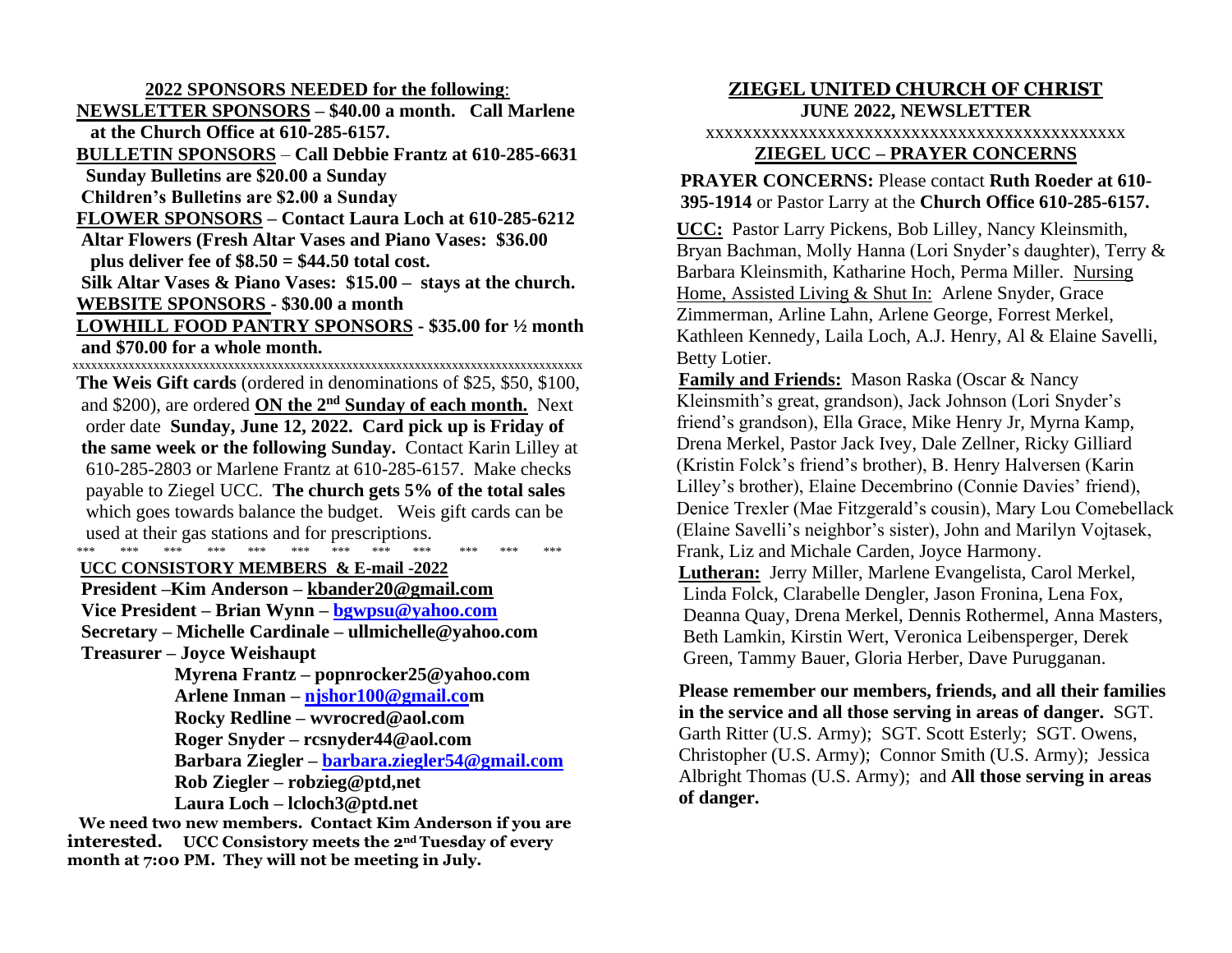**Upcoming Events: Mars and Beyond /VBS – June 20-24, 2022 Local Legend Tractor Show: July 9 from 3 PM to 7 PM Mission Team Golf Outing: August 6 at Whitetail Golf Club in Bath at 2 PM Mission Team Trip to Camden, New York: August 14-20**

**Please consider signing up for Ziegel UCC Online Giving.** While we appreciate everyone who attends our worship services in person or sends in their offerings by mail every week, our online giving opportunity through Vanco is an easy and convenient way to tithe to our Church. With our online giving, you can choose to make a onetime offering, or set up recurring weekly or monthly offerings through your credit card or bank account. For more information or to sign up for online giving, visit ziegelschurch.org/ucc-congregation.

**Sign up for Ziegel UCC emails.** We have partnered with Constant Contact to send out emails to our Ziegel UCC Family in an effort to communicate to our members. Please know that you can unsubscribe from our emails at any time. Visit ziegelschurch.org/ucccongregation for more information or to sign up for our email distribution list.

**UCC and Lutheran Members are needed to work on the Soundboard during worship.** Those who would like to assist will be trained by those who are currently working on the Soundboard. Please contact Kim Anderson or Lori Brawn for more information.

**Monthly Newsletter:** If you have an article that you want put in the Monthly Newsletter (UCC and/or Lutheran), please contact the church office (610-285-6157) by the  $15<sup>th</sup>$  of the month.

**Please remember our Union Church members and friends in Nursing Homes, Personal Care Facilities, shut-ins and those serving in the military: Ziegel UCC Members**

**Arline Lahn, Heather Glen, Room 247, 415 Blue Barn Road, Allentown, PA 18104**

**Grace Zimmerman Lehigh Commons, Room 214, 1680 Spring Creek Road, Macungie, PA 18062**

**Arlene Snyder 113 Buehrie Ctr., Topton, PA 19562**

**Kathleen Kennedy 83 Sieger Road, Kutztown, PA 19530**

**Laila Loch 2595 New Smithville Road, Kutztown, PA 19530**

**Perma Miller, Macungie Meadow Apartments, 101 W. Main Street, Apt 15, Macungie, PA 18062**

**Al & Elaine Savelli 450 N. Krocks Road, Apt 338, Allentown, PA 18106**

**A.J. Henry 190 Snyder Drive, Lehighton, PA 18235**

**Arlene George 10115 Dietrich Road, Breinigsville, PA 18031**

**Forrest Merkel, The Willows, Room 202, 268 W. Chestnut Street, Macungie, PA 18062**

**Katharine Hoch 6324 Hilltop Road, Orefield, PA 18069**

**SSGT Garth Ritter, (U.S. Army), 8931 Claussville Road, Fogelsville, PA 18051**

**Jessica Albright Thomas (U.S. Army), 2272 Kecks Road, Fogelsville, PA 18051**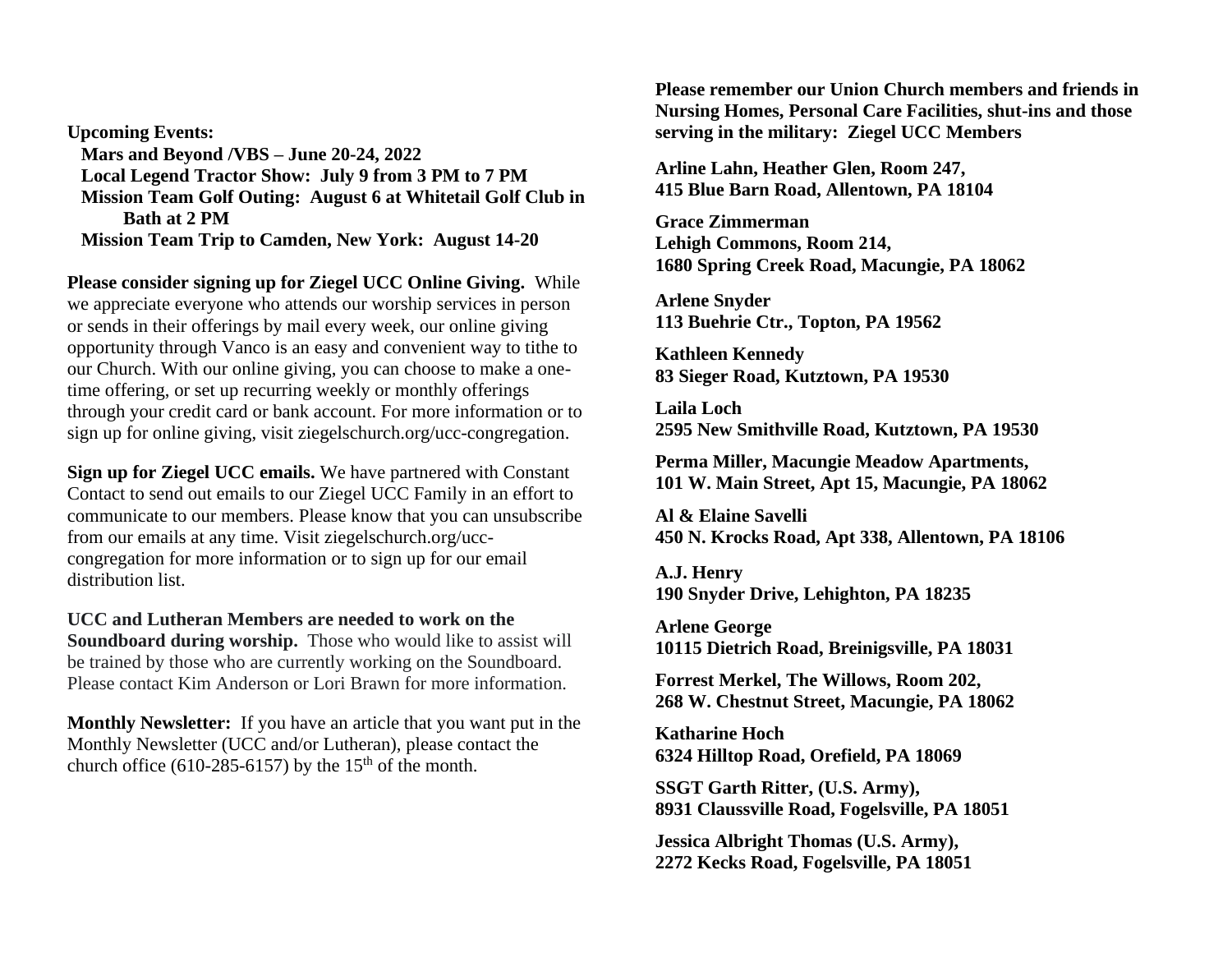**Please remember our Union Church members and friends in Nursing Homes, Personal Care Facilities, shut-ins and those serving in the military: Ziegels Lutheran Members**

**Mr & Mrs Dennis Strohl - 7375 Lincoln Court, New Tripoli, PA 18066**

**Mrs Irene Kressley – Kutztown Manor, 120 Trexler Road, Kutztown, PA 19530**

**Mrs Anna Masters – Ephrata Manor, 99 Bethany Road, Room 116B, Ephrata, PA 17522**

**Ms. Veronica Leibensperger – Phoebe – Allentown, 213 A Legacy Place, 1925 W. Turner Street, Allentown, PA 18104**

**Jerry Miller – 4841 Five Point Road, New Tripoli, PA 18066**

**Mrs. Carol Merkel – 467 E. Main Street, 2nd Floor, Kutztown, PA 19530**

**Mrs. Gloria Rohrbach – 710 Independent Road, Breinigsville, PA 18031**

**Ms. Ann Raubenhold – Cedarbrook Apts – Room 313, 340 S. Cedarbrok Road, Allentown, PA 18104**

**SSGT Christopher Owens – 7608 Hearthside Way - Unit 4026, Elkridge MD 21075**

**SSGT Scott Esterly – 10075 Seawolf Drive, Colorado Springs, CO 80925**

## **JUNE NEWSLETTER, 2022 CONSISTORY MEMBER LETTER**

My name is Arlene Inman and I am in my third year as a consistory member. Our goal of transparency with the congregation remains steadfast: clear communication about our work within the Union Church.

- We are still trying to fill Oscar Kleinsmith's shoes. He was a member of a few committees. If you are willing to give up some of your time to serve the church, we would greatly appreciate it.
- Our confirmation dinner will be on Sat. June 4. This year's dinner will be a larger celebration because it will include confirmands from the past 2 years as well as this year's. We are finally getting the opportunity to celebrate the "Covid confirmands" within the church!
- We would like to have our members read the scriptures during our services starting in the fall when we are back inside at the 11:05 AM service. If you would be interested in volunteering, please let us or Pastor Larry know.
- Our next Consistory meeting will be on June 14 at 7:00 PM. If you are interested in joining us, please do!
- Reminder: Fellowship Hour has begun between 9:30 and 10:30 AM each week. If you would be willing to help with set up, clean up, or to bake something to share, please let us know. Please come and enjoy some Union fellowship, coffee/tea and something sweet at our Fellowship Hour!
- Vacation Bible School will be held at church June 20-24, 2022, for children ages 3 through grade 6. VBS runs from 9:00 AM-12:00 noon each day.